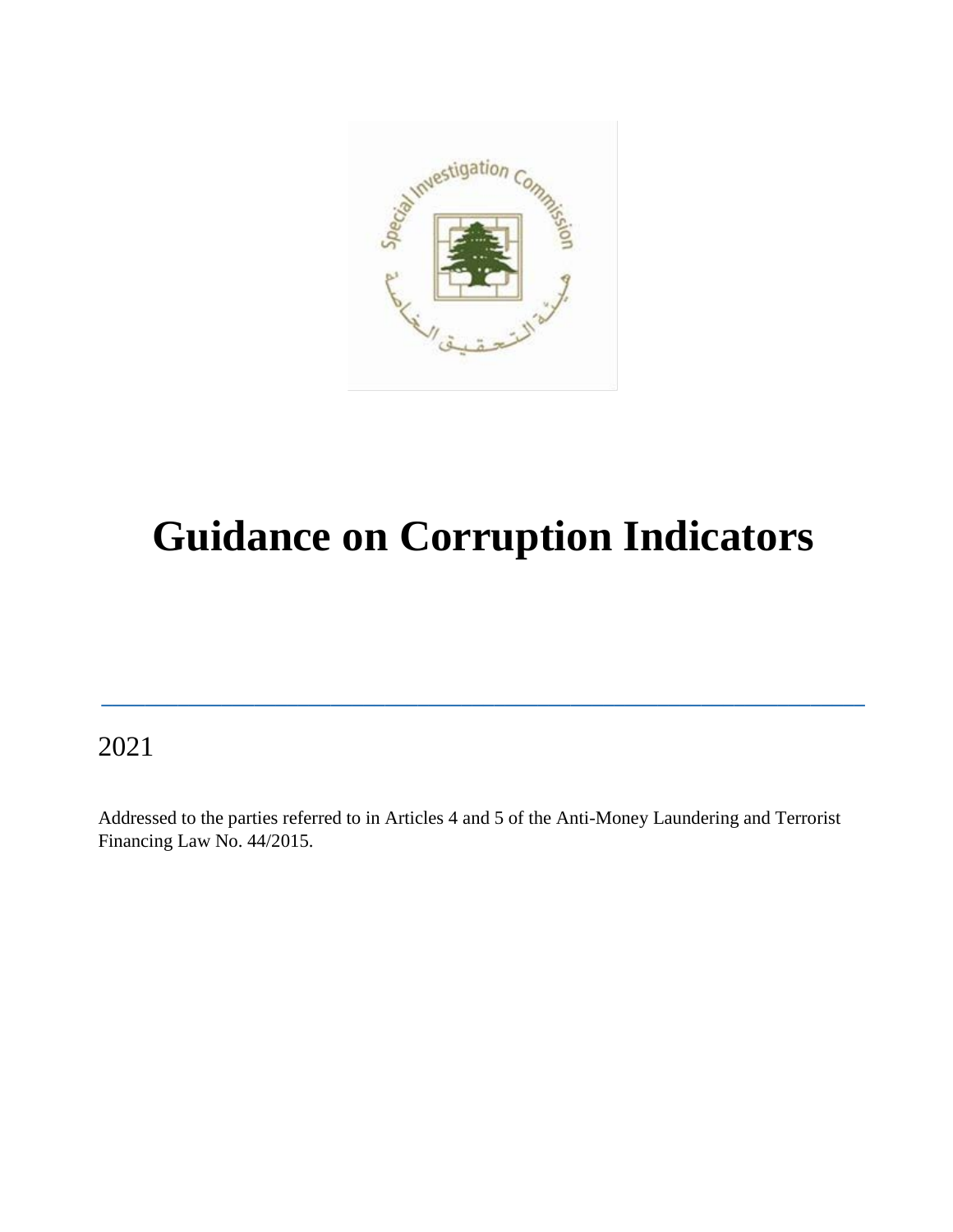### **Introduction**

"Corruption is an insidious plague that has a wide range of corrosive effects on societies. It undermines democracy and the rule of law, leads to violations of human rights, distorts markets, erodes the quality of life and allows organized crime, terrorism and other threats to human security to flourish.

This evil phenomenon is found in all countries, big and small, rich and poor, but it is in the developing world that its effects are most destructive. Corruption hurts the poor disproportionately by diverting funds intended for development, undermining a Government's ability to provide basic services, feeding inequality and injustice and discouraging foreign aid and investment. Corruption is a key element in economic underperformance and a major obstacle to poverty alleviation and development'."

 $\overline{a}$ 

<sup>1</sup> United Nations Convention Against Corruption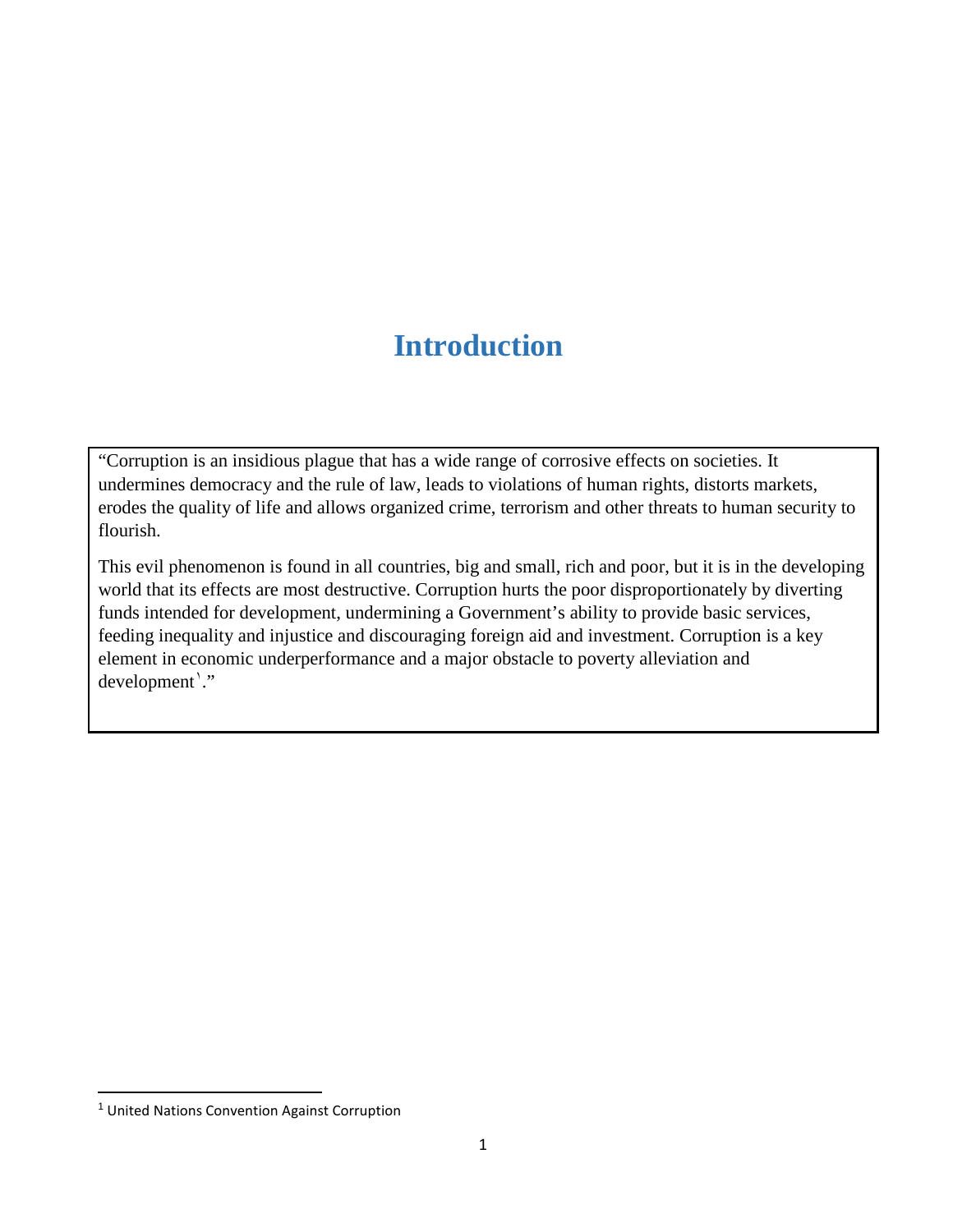### **Corruption Indicators**

The following set of indicators is not exhaustive and should not be considered in isolation. They can lead to suspicion of money laundering associated with or derived from corruption proceeds or other ML predicate crimes. They can be used separately or in combination with other indicators, or other existing information.

Reporting entities are required, if there are reasonable grounds to suspect that a transaction or an attempted transaction is related to corruption, to file a Suspicious Transaction Report to the SIC in accordance with the provisions of AML/CFT Law No. 44/2015.

- 1- Negative media reports, poor business reputation or a reputation for unethical or unlawful conduct.
- 2- Prior convictions or prior/ongoing formal or informal investigations by authorities.
- 3- A history of improper payments, or existing allegations that illegal payments or facilitation payments to officials were made or might be made.
- 4- Receiving payments or having compensation arrangements for public contracts/procurements that are excessive and unusually high for products, goods or services, which normally should cost less when compared to normal market prices.
- 5- Requests for payments in a country that has no relationship to the transaction or the entities involved in the transaction or requests for payments through third parties or shell companies.
- 6- False or backdated invoices, consecutively numbered invoices, duplicate invoices.
- 7- Unsupported or undocumented transactions described only by use of words such as commission, marketing fees, surcharge etc.
- 8- Same individual/entity constantly winning projects or public procurement bids without reasonable justification.
- 9- Receiving highly complex and technical government contracts/projects (not compatible with the size or experience).
- 10-Receiving government contracts/projects that are not related to the field of business.
- 11-Receiving a government project in spite being recently incorporated and in spite having little or limited expertise.
- 12-Receiving an unusual substantial up-front payment or advance payment.
- 13-Having an unusual complex corporate structure that seems intended only to conceal the beneficial owner.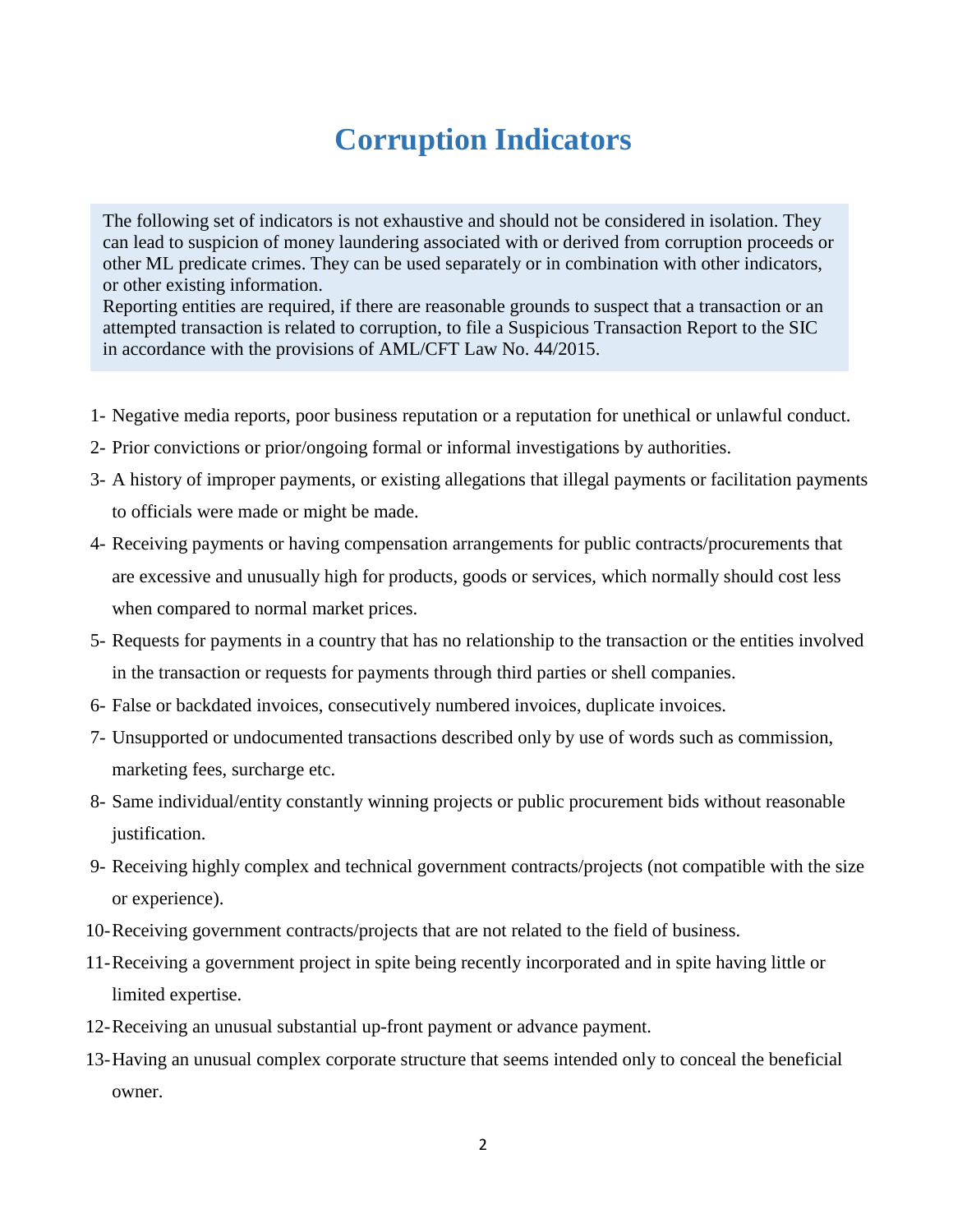- 14-Requests are made for anonymity or confidentiality or that the relationship remain secret. Also, refusal to divulge the identity of beneficial owners, directors, officers, or other principals.
- 15-Funds received as a result of a public procurement contract are not spent to fulfill the contract needs, or are spent as donations to charities linked to political parties or as payments to politicians and their family members or close associates.
- 16-For no justifiable or obvious reason subcontractors/intermediaries are brought in after a government contract/project has already been agreed.
- 17-Contractors, subcontractors or their counterparties are linked either by common director(s), management or by address, telephone number, IP address, etc.
- 18-High value international transfers from businesses and/or personal accounts to public officials, especially those involved in public procurement.
- 19-Funds received in bank accounts of persons or legal entities with no visible connection to PEPs, but known to be controlled by them.
- 20-Customers representing PEPs (i.e. lawyer, secretary, accountant) who transact on their behalf with the express intent of bypassing CDD process screening of PEPs.
- 21-Customers classified as PEPs according to the FATF definition with source of wealth that is inconsistent with career history, expertise, or age, or that:
	- -Perform unjustifiable transactions with government linked companies.
	- -Carry out unusual high value transfers abroad, including to tax haven countries.
	- -Establish legal entities used to purchase real-estate of significant value beyond their income.
	- -Receive or make unusual cash transactions involving large amounts.
	- -Maintain unjustifiable high value bank accounts and cannot provide credible support for the source of wealth.
	- -Receive unjustifiable payments from companies, individuals or non-governmental entities that benefited from public contracts/procurements.
	- -Cash out checks issued by a public entity and subsequently deposit funds into their bank accounts.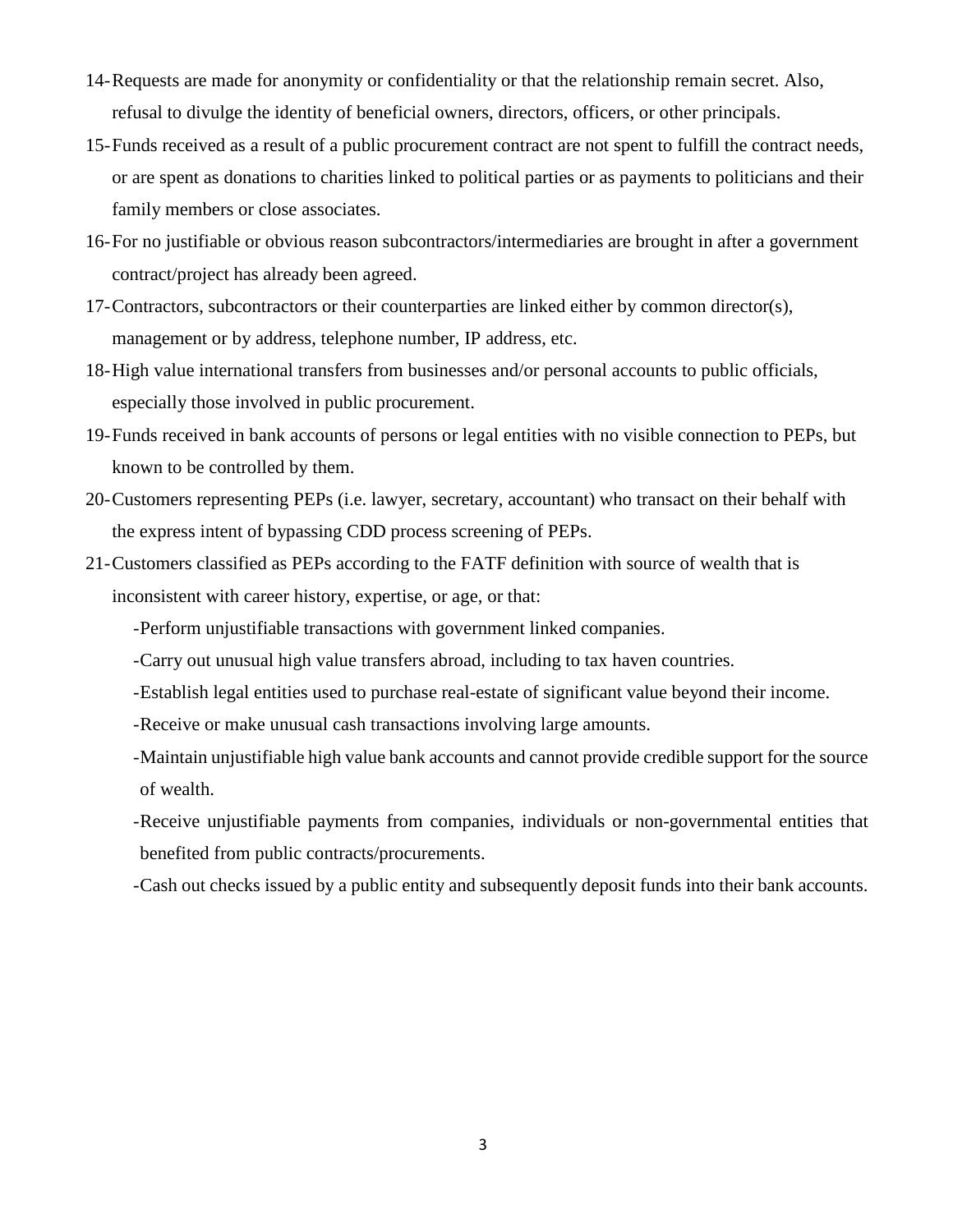## **Selection of Typologies related to Corruption**

### First Case

#### **Report (STR):**

A local bank filed a suspicious transaction report with the SIC on a customer who was a previous government employee. The bank became suspicious of the customer's account after a number of transactions seemed inconsistent with his profile, and after not receiving any justifications or supporting documents regarding multiple cash deposits that were under the threshold. Furthermore, an article in a newspaper mentioned the name of the customer among other names as being accused of receiving bribes to secure unlawful employment in a governmental agency.

#### **Analysis and Investigation**:

The SIC initiated its investigation by obtaining from the reporting bank all available records including the KYC form, bank statements and copies of identification documents. The analysis revealed that in addition to the increase in cash deposits, most of the checks deposited in the account were from unrelated parties, including from a person subject to a previous STR filed by a bank. During the investigation, the SIC received a request of assistance from a judicial authority on the suspect for soliciting and taking bribes, seeking the SIC assistance in identifying bank accounts. With the findings at hand, the SIC decided to circulate the suspect's name to all banks and financial institutions operating in Lebanon, and contacted several other national agencies, including the real estate register.

#### **Subsequent Measures:**

The SIC froze the balances of the identified bank accounts, placed an encumbrance on properties owned by the suspect, requested from all money remittance companies not to perform any transaction for the suspect, and the findings were forwarded to the General Prosecutor for further investigation.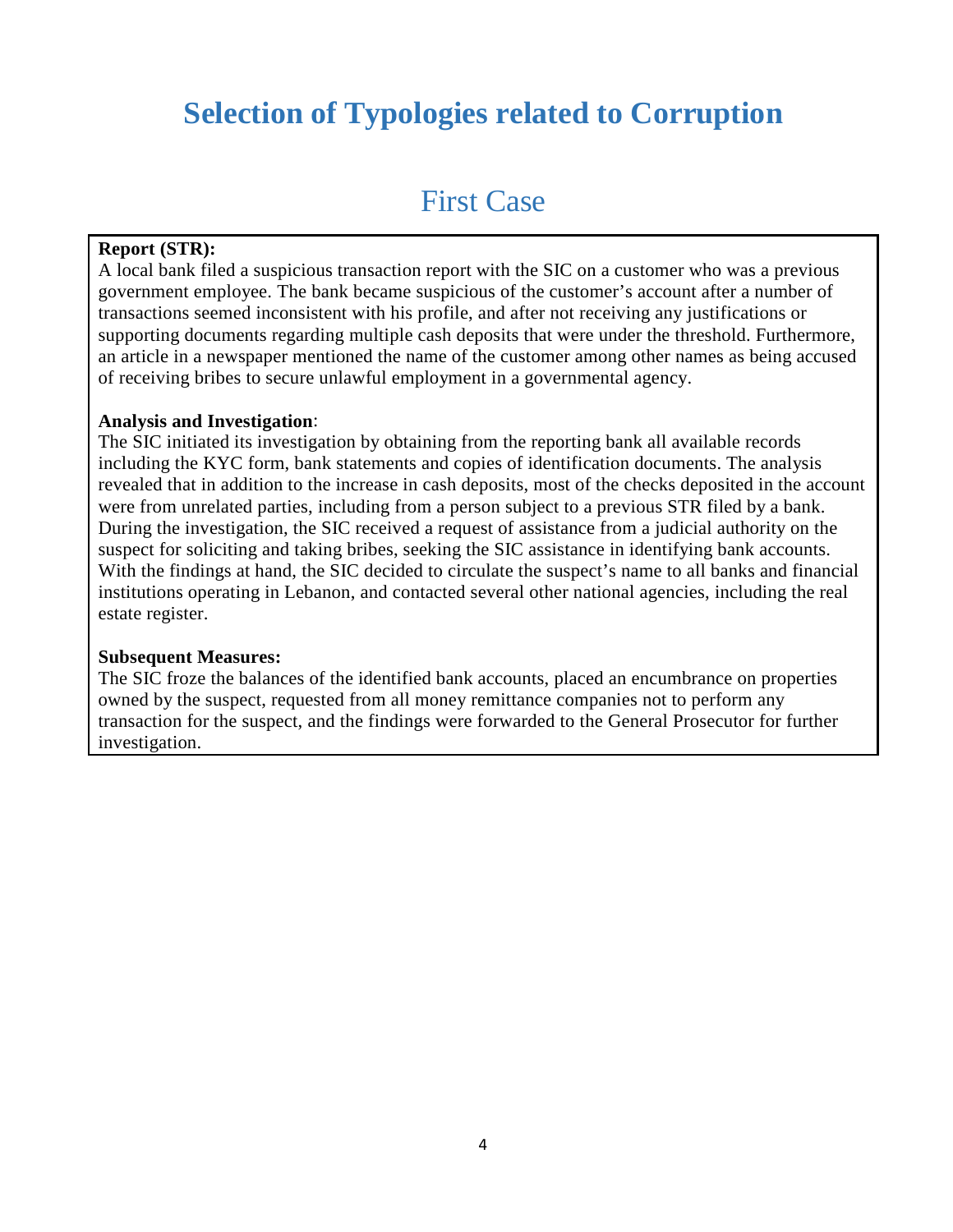### Second Case

### **Report (STR):**

The SIC received two suspicious transaction reports from two local banks concerning the same customer who owns several companies in Lebanon. The compliance officers at the two banks didn't receive any justifications or supporting documents from the said customer regarding certain accusations and suspicious account activity. The first bank became suspicious of the customer after coming across an article in the newspaper that mentioned the customer as being detained for corruption and bribing government officials in order to cover up for illicit acts committed by others, including drug trafficking. The second bank became suspicious after realizing that the customer's companies' accounts were being used as transitory accounts, and that almost all cash deposits were withdrawn directly in checks.

#### **Analysis and Investigation:**

The SIC initiated its investigation by obtaining all available bank records including KYC forms, bank statements and copies of identification documents from the two reporting banks. In the first bank, multiple cash deposits below the threshold were executed on the customer's account, and this activity was presented as being proceeds from real estate transactions. Checks deposited in his account were from individuals where no business relationship could be established. The analysis of his companies' accounts at the second bank revealed that cash deposits were followed by cash and check withdrawals, and the relationship with the beneficiaries of the issued checks couldn't also be established. During the investigation, further information on the suspect was received from local law enforcement authorities. The SIC decided to circulate the suspect's name to all banks, financial institutions and money remittance companies operating in Lebanon to identify bank accounts and transactions. One additional bank reported having accounts for the suspect and his companies. The analysis performed on the accounts' statements reflected a similar pattern of transactions.

#### **Subsequent Measures:**

With the findings at hand, the SIC decided to lift banking secrecy off the identified bank accounts and forward the investigation findings to the General Prosecutor for further investigation.